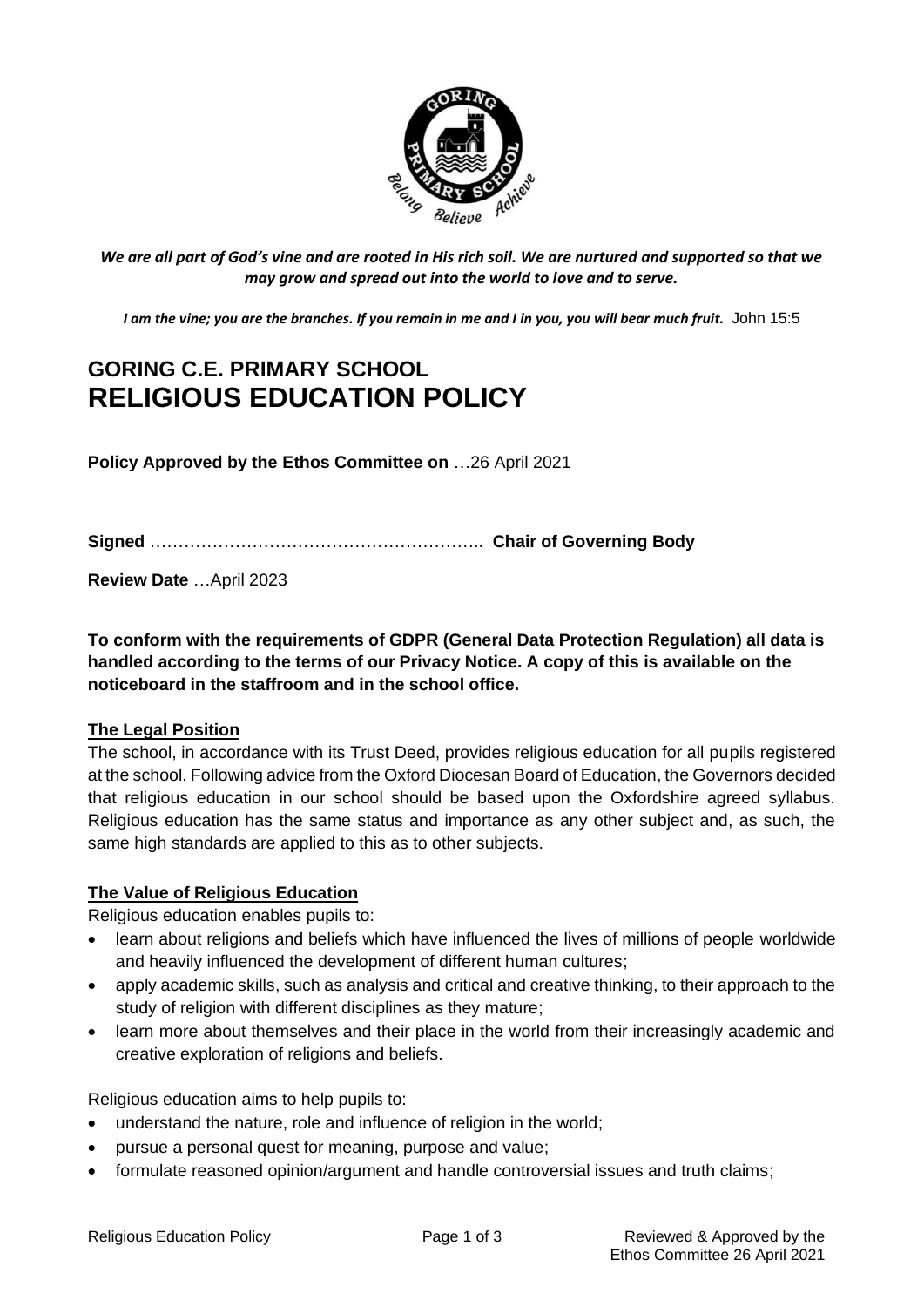• develop an understanding of and respect for different beliefs and lifestyles.

The purpose of religious education does not include any attempt to alter a child's beliefs. Indeed, reflecting the inclusive ethos of the school, our religious education programme is designed not 'to convert pupils or urge a particular religion or religious belief on pupils'. (Agreed Syllabus quoting from the DFE circular 1/94 paragraph 32)

### **Planning and Delivery**

The religious education curriculum is based on two key aspects of learning laid down in the locally agreed syllabus:

- learning *about* religion;
- learning *from* religion.

Teachers will use these strands when planning their lessons. As suggested in the aims of the subject, all pupils will learn about Christianity and other world faiths in a course in which Christianity will clearly predominate. In addition to Christianity, Judaism will be explored in Key Stage 1. In addition to Christianity, Hinduism, Islam and Judaism will be explored in Key Stage 2. They will explore these in relation to a number of key questions in each key stage:

Key Stage One:

- What do people believe about God, humanity and the natural world?
- What makes some stories special in religion?
- How and why are celebrations important in religion?
- How and why do symbols express religious meaning?
- What makes some teachers and leaders special for religious people?
- What do we get out of belonging to different groups and how do we show that we belong?
- What makes me special?

Key Stage Two:

- How do people's beliefs about and attitudes towards God, the universe and humanity act as a guide through life?
- What do different sacred texts teach about life and how do they influence people differently?
- In what different ways do people worship and what difference does this make in their lives?
- What makes some occasions in life significant, and how and why are these recognised and celebrated?
- How are religious and spiritual ideas expressed and why is literal language not adequate?
- What is it about key religious figures that makes them inspirational for religious believers?
- How should people's religious and other beliefs, values and attitudes influence their personal lives and is it possible to live up to this?
- How do religious families and communities practise their faith and how is this seen in local communities?
- How do religions and beliefs influence the way people respond to global issues such as human rights, social justice and the environment?

### **Teaching, Learning and Achievement**

Learning will focus on pupils' own experiences and self-concept, universal human experiences and concepts as well as religious experiences and concepts.